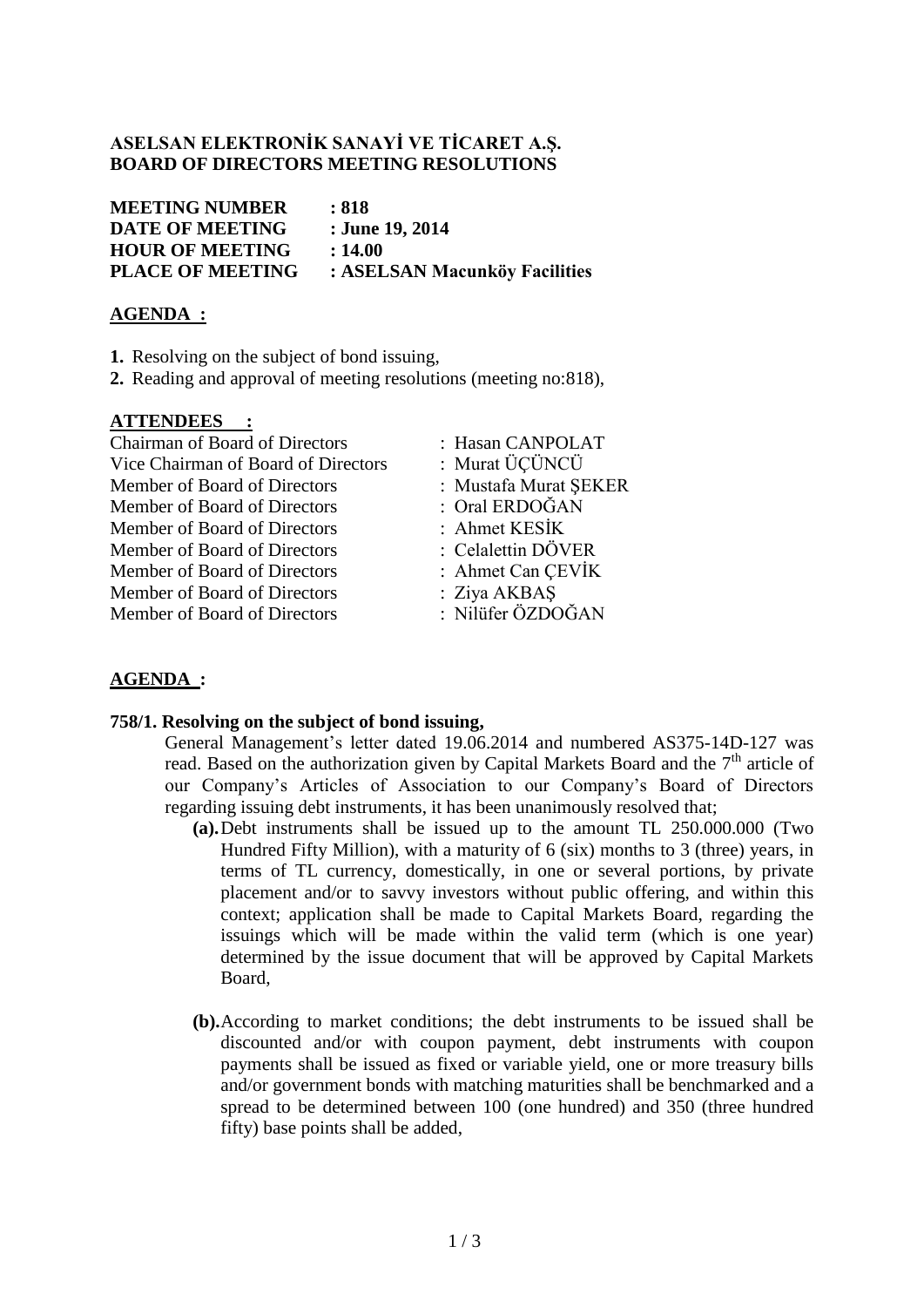**(c).**The authorization regarding the issuing of the debt instruments, determination of any condition including the amount, maturity, yield, the type of issue, principles of distribution and allocation and the finalization of sales and the fulfillment of any other transaction including to be listed in Borsa İstanbul shall be granted to the General Management,

And regarding the issuings within the context of these resolutions; the authorization to apply to any government agencies including but not limited to Capital Markets Board, Borsa İstanbul A.Ş., Central Registry Agency, İstanbul Settlement and Custody Bank A.Ş. and any other authorities and to carry out any tasks and transactions shall be granted to the General Management.